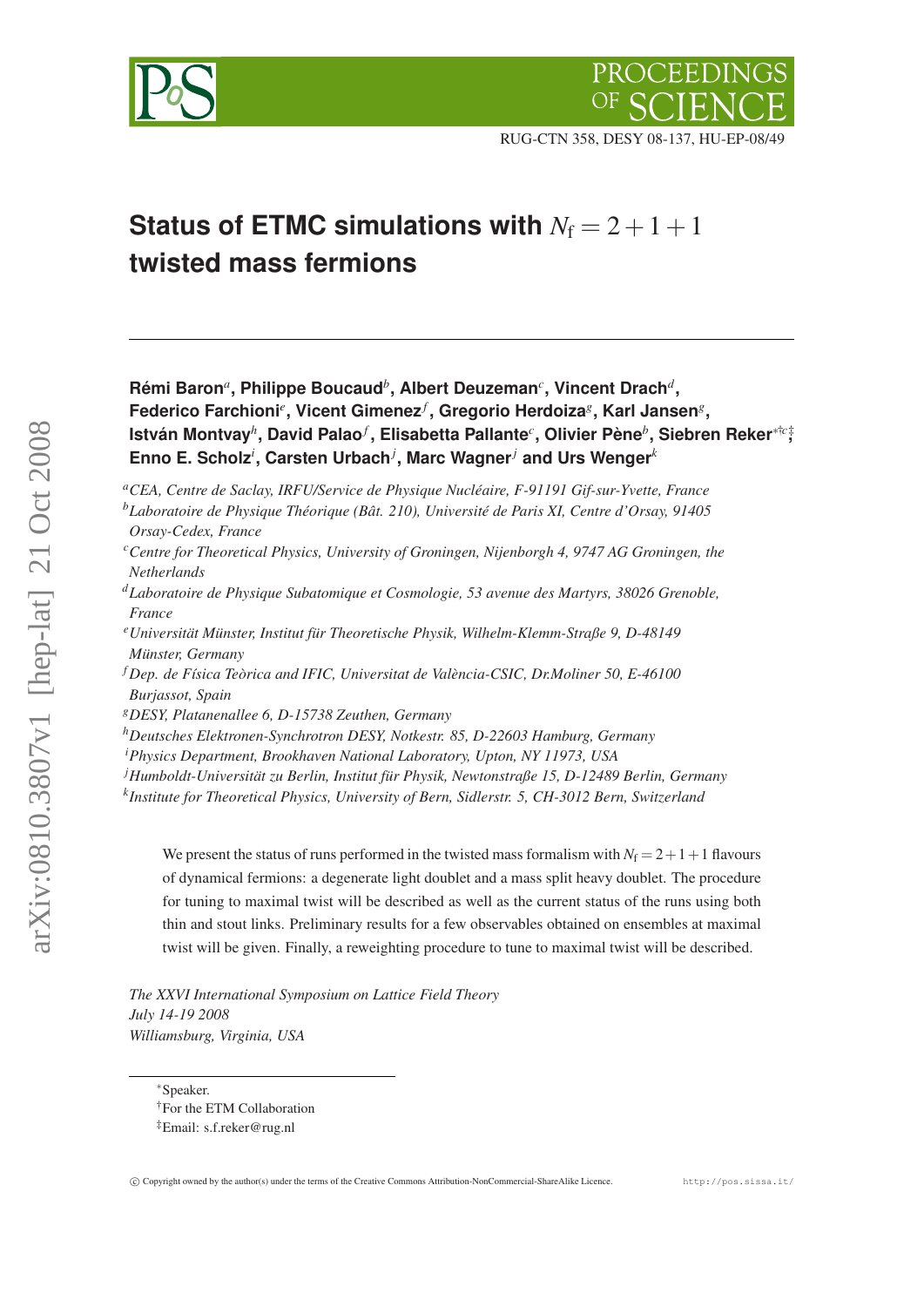## 1. Introduction

The twisted mass formulation of Lattice QCD (see for example references [\[1,](#page-6-0) [2](#page-6-0)]) is being studied extensively with  $N_f = 2$  dynamical flavours by the European Twisted Mass (ETM) collaboration  $[3 - 7]$  $[3 - 7]$  $[3 - 7]$  $[3 - 7]$ . In the twisted mass formulation of QCD, the Wilson term is chirally rotated within a doublet. For the 2-flavour case, this amounts to a mass degenerate  $(u, d)$  quark doublet. In recent studies, a partially quenched setup [\[8\]](#page-6-0) was used to add the strange quark to this formulation. One way to include a dynamical strange quark is to add in addition to the strange quark a charm quark in a heavier and mass-split doublet. This formulation was introduced in [\[9\]](#page-6-0) and first explored in [[10\]](#page-6-0). We will use that formulation and report on the current status of runs with  $N_f = 2 + 1 + 1$  twisted mass quarks conducted by the ETM collaboration. In section 2 we will detail the lattice action and the simulation algorithm, while in section [3](#page-2-0) we describe our procedure for tuning to maximal twist. In section [3.3](#page-3-0) we discuss a reweighting procedure allowing to speed up and improve the accuracy of tuning to maximal twist. In section [4](#page-4-0) we show a set of preliminary results. Finally in section [5](#page-5-0) we describe first results from one level of stout smearing [[11\]](#page-6-0).

## 2. Lattice action and simulation algorithm

In the gauge sector we use the Iwasaki [\[12](#page-6-0)] gauge action (with  $\beta = 1.9$  in the ensembles we are discussing here). With this gauge action we observe a smooth dependence of phase sensitive quantities on the hopping parameter  $\kappa$  around its critical value ( $\kappa_{\rm crit}$ ). The fermionic action for the light doublet is given by:

$$
S_l = a^4 \sum_{x} {\{\bar{\chi}_l(x) \left[ D_W[U] + m_{0,l} + i\mu_l \gamma_5 \tau_3 \right] \chi_l(x) } }
$$
(2.1)

[[2](#page-6-0)], where  $m_{0,l}$  is the untwisted bare quark mass tuned to its critical value  $m_{\text{crit}}$ ,  $\mu_l$  is the bare twisted quark mass for the light doublet,  $\tau_3$  is the third Pauli matrix acting in flavour space and  $D_W[U]$  is the Wilson-Dirac operator. The quark doublet fields that are proportional to the renormalized *u* and *d* doublet fields in the physical basis are given by:

$$
\Psi_l^{phys} = e^{\frac{i}{2}\omega_l\gamma_5\tau_3}\chi_l, \qquad \bar{\Psi}_l^{phys} = \bar{\chi}_l e^{\frac{i}{2}\omega_l\gamma_5\tau_3}.
$$
 (2.2)

The light doublet twisting angle  $\omega_l$  takes the value  $\omega_l \to \pm \frac{\pi}{2}$  as  $m_{0,l} - m_{\text{crit}} \to \pm 0$ . In the heavy sector, as has been shown by Frezzotti and Rossi in [[9](#page-6-0)], a *real quark determinant* with a mass-split doublet can be obtained if the mass splitting is taken to be orthogonal in isospin space to the twist direction. The mass term in the heavy sector then becomes:

$$
S_h = a^4 \sum_x \left\{ \bar{\chi}_h(x) \left[ m_{0,h} + i \mu_\sigma \gamma_5 \tau_1 + \mu_\delta \tau_3 \right] \chi_h(x) \right\}.
$$
 (2.3)

This time the mass splitting is in the  $\tau_3$  direction and the twist in the  $\tau_1$  direction, which yields a similar rotation relation to the physical quark basis:

$$
\Psi_h^{phys} = e^{\frac{i}{2}\omega_h\gamma_5\tau_1}\chi_h, \qquad \bar{\Psi}_h^{phys} = \bar{\chi}_h e^{\frac{i}{2}\omega_h\gamma_5\tau_1}.
$$
 (2.4)

At maximal twist  $(|\omega_l| = |\omega_h| = \frac{\pi}{2})$  physical observables are automatically  $\mathcal{O}(a)$  improved without the need to determine any action or operator specific improvement coefficients. The gauge configurations are generated with two different algorithms, depending on whether thin or stout links are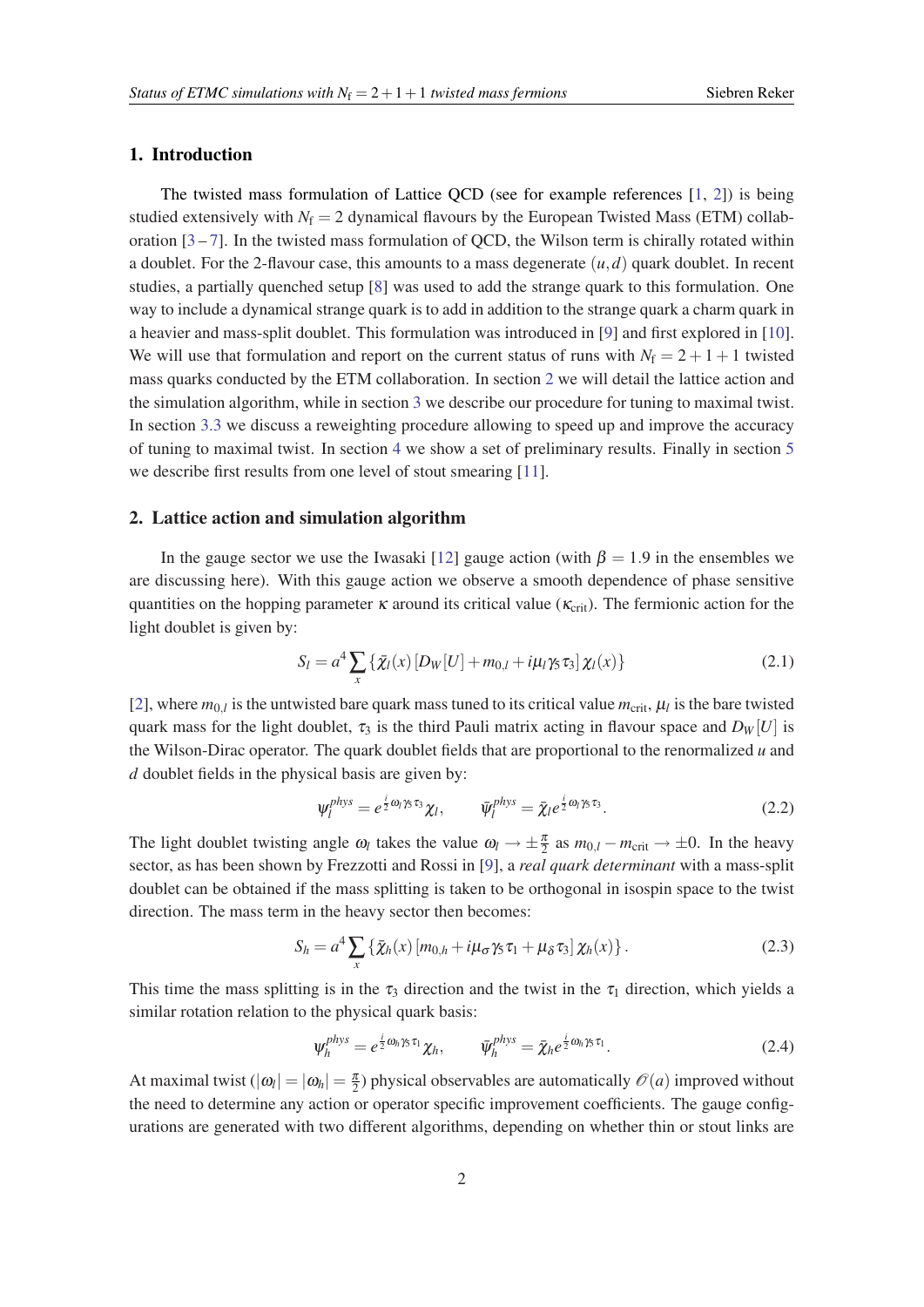<span id="page-2-0"></span>being used. For thin links a Polynomial Hybrid Monte Carlo (PHMC) updating algorithm [\[13](#page-6-0), [14\]](#page-6-0), while for stout links the PHMC setup described in  $[15]$  $[15]$  is used.<sup>1</sup> All ensembles described in this paper correspond to lattices with spatial extension  $L/a = 24$  and temporal extension  $T = 2L$ . Our lightest twisted mass quark value ( $a\mu_l$  = 0.004) corresponds to a pion mass of around 300 MeV and a value of  $m_{\pi}L$  around 3.5.

## 3. Tuning action parameters

## 3.1 Procedure

Tuning to maximal twist requires to set  $m_{0,l}$  and  $m_{0,h}$  equal to some proper estimate of the critical mass  $m_{\text{crit}} = m_{\text{crit}}(\beta)$  [\[9\]](#page-6-0). Here we set  $m_{0,l} = m_{0,h} \equiv 1/(2\kappa) - 4$  and, at fixed  $\mu_{\sigma}$  and  $\mu_{\delta}$ , for each value of  $\mu_l$ , we tune  $\kappa$  so as to obtain  $am_{PCAC,l} = 0$  (see also eq. (3.1)). Note that the untwisted PCAC mass arising from the heavy sector is  $\mathcal{O}(a)$  and  $\omega_h$  is automatically very close to  $\frac{\pi}{2}$  [\[10](#page-6-0)]. Our way of implementing maximal twist can be viewed as the extension to the theory with  $2+1+1$  dynamical quarks of the optimal critical mass method of Refs. [[16\]](#page-6-0). In this way we expect [\[17\]](#page-6-0) the (absolute) magnitude of lattice artifacts to remain roughly constant as  $\mu_l \rightarrow 0$ . The PCAC mass in the light sector is defined in the following way:

$$
m_{\text{PCAC},1} = \frac{\sum_{x} \left\langle \partial_0 A_{0,l}^a(x,t) P_l^a(0) \right\rangle}{2 \sum_{x} \left\langle P_l^a(x,t) P_l^a(0) \right\rangle},
$$
(3.1)

where the axial and pseudoscalar bilinears  $A_{\mu,l}$  and  $P_l$  are

$$
A_{\mu,l}^a \equiv \bar{\chi}_l \gamma_\mu \gamma_5 \frac{\tau_a}{2} \chi_l \qquad \text{and} \qquad P_l^a = \bar{\chi}_l \gamma_5 \frac{\tau_a}{2} \chi_l. \tag{3.2}
$$

The numerical precision at which the condition  $m_{\text{PCAC},l} = 0$  is fulfilled in order to avoid residual  $\mathcal{O}(a^2)$  effects when the pion mass is decreased is, for the present range of lattice spacings,  $|\varepsilon/\mu_l| \lesssim$ 0.1, where  $\varepsilon$  is the small deviation of  $m_{\text{PCAC1}}$  from zero [[4](#page-6-0), [18\]](#page-6-0). Note that typically a good statistical precision on the estimate of  $m_{\text{PCAC},l}$  is required to satisfy this condition. This computationally disadvantageous situation can be remedied through the use of reweighting, as described in section [3.3.](#page-3-0)

The heavy doublet mass parameters  $\mu_{\sigma}$  and  $\mu_{\delta}$  should be adjusted in order to reproduce the phenomenological values of the renormalized *s* and *c* quark masses. The latter are related to  $\mu_{\sigma}$ and  $\mu_{\delta}$  via [\[9\]](#page-6-0):

$$
(m_{s,c})_{\mathcal{R}} = \frac{1}{Z_P} (\mu_{\sigma} \mp \frac{Z_P}{Z_S} \mu_{\delta})
$$
\n(3.3)

where the  $-$  sign corresponds to the strange and the  $+$  sign to the charm. In practice we fix the values  $\mu_{\sigma}$  and  $\mu_{\delta}$  by requiring the kaon mass to take its physical value and  $(m_c)_R \gtrsim 10(m_s)_R$ (through an estimate of  $Z_P/Z_S$ ).

<sup>&</sup>lt;sup>1</sup>Note that in the Monte Carlo simulation we monitor that the minimal eigenvalue of the Dirac operator of the heavy doublet always remains positive.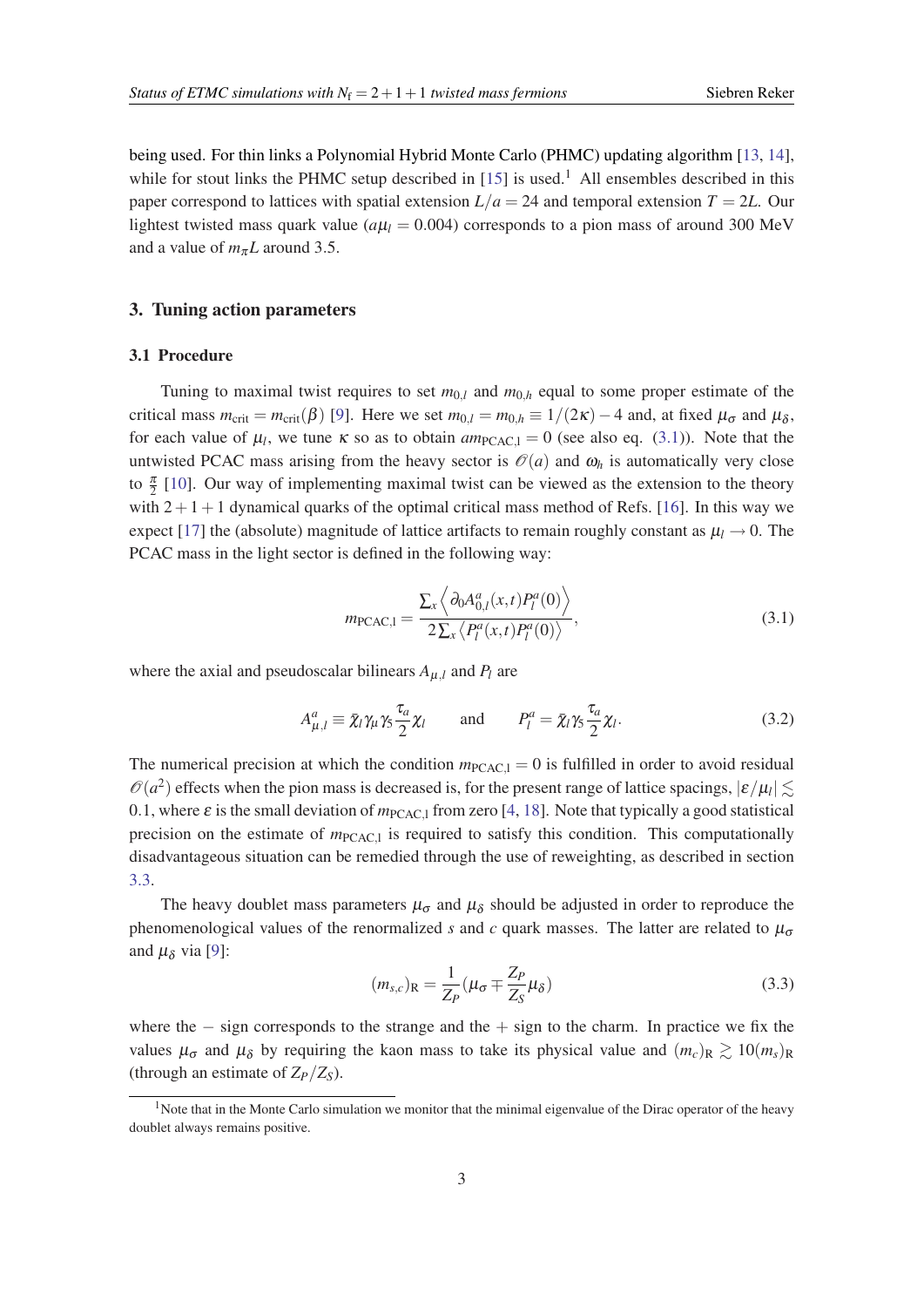## <span id="page-3-0"></span>3.2 Status

The tuning status of our ensembles is summarized in table 1 and illustrated in figure 1. The ensembles considered here have the following parameters:  $\beta = 1.9$ ,  $a\mu_{\sigma} = 0.15$  and  $a\mu_{\delta} = 0.19$ , with lattice volumes of  $24^3 \times 48$ .

| $ a\mu_l$ | 0.004                                                              | 0.006 | 0.008 | 0.01 |
|-----------|--------------------------------------------------------------------|-------|-------|------|
|           | $\kappa_{\text{crit}}$   0.163270   0.163265   0.163260   0.163255 |       |       |      |

Table 1: Summary of tuning to maximal twist.



**Figure 1:** Tuned runs at  $\beta = 1.9$ , with a box size of  $24^3 \times 48$ , with  $a\mu_{\sigma} = 0.15$  and  $a\mu_{\delta} = 0.19$ . From left to right the points correspond to  $a\mu_l = 0.004$  (red),  $a\mu_l = 0.006$  (green),  $a\mu_l = 0.008$  (blue) and  $a\mu_l =$ 0.01 (yellow). For all ensembles,  $m_{\text{PCAC},l}/\mu_l$  is within the 10% level (see text).



**Figure 2:**  $af_{\pi}$  as a function of  $(am_{\pi})^2$  for the four ensembles described above. All of these are at  $\beta =$ 1.9,  $L/a = 24$  and  $T/a = 48$ . Error bars are plotted, but they fall within the size of the dots.

Tuning to  $\kappa_{\text{crit}}$  was performed independently for each  $\mu_l$  value. From table 1 we observe that the estimate of  $\kappa_{\rm crit}$  depends weakly on  $\mu_l$ . Figure 1 shows that for all  $\mu_l$  values the condition  $|\varepsilon/\mu_l| \lesssim 0.1$  has been fulfilled.

#### 3.3 Reweighting

Reweighting towards the chiral limit for (untwisted) Wilson fermions has been recently explored in reference [\[19](#page-6-0)] (and see also the conference contribution [[20](#page-6-0)] with further references). For twisted Wilson fermions one can use reweighting near maximal twist for tuning the last digits of the hopping parameter  $\kappa$ . Once the update is close to  $\kappa_{\rm crit}$  (in the present case for  $\Delta \kappa = |\kappa - \kappa_{\rm crit}| =$  $\mathcal{O}(10^{-5})$ ) the situation is rather advantageous for an effective reweighting because the gauge field configuration is fluctuating between positive and negative values of  $m_{\text{PCAC},l}$ . Thus, in order to complete the tuning one has to just reweight the ensemble to a close-by value of  $\kappa$  at which  $m_{\text{PCAC,1}} = 0$ is realized.

For calculating the ratio of determinants one could use the methods developed in reference [[19\]](#page-6-0), but we applied a simple and fast method based on least-square optimized polynomial approx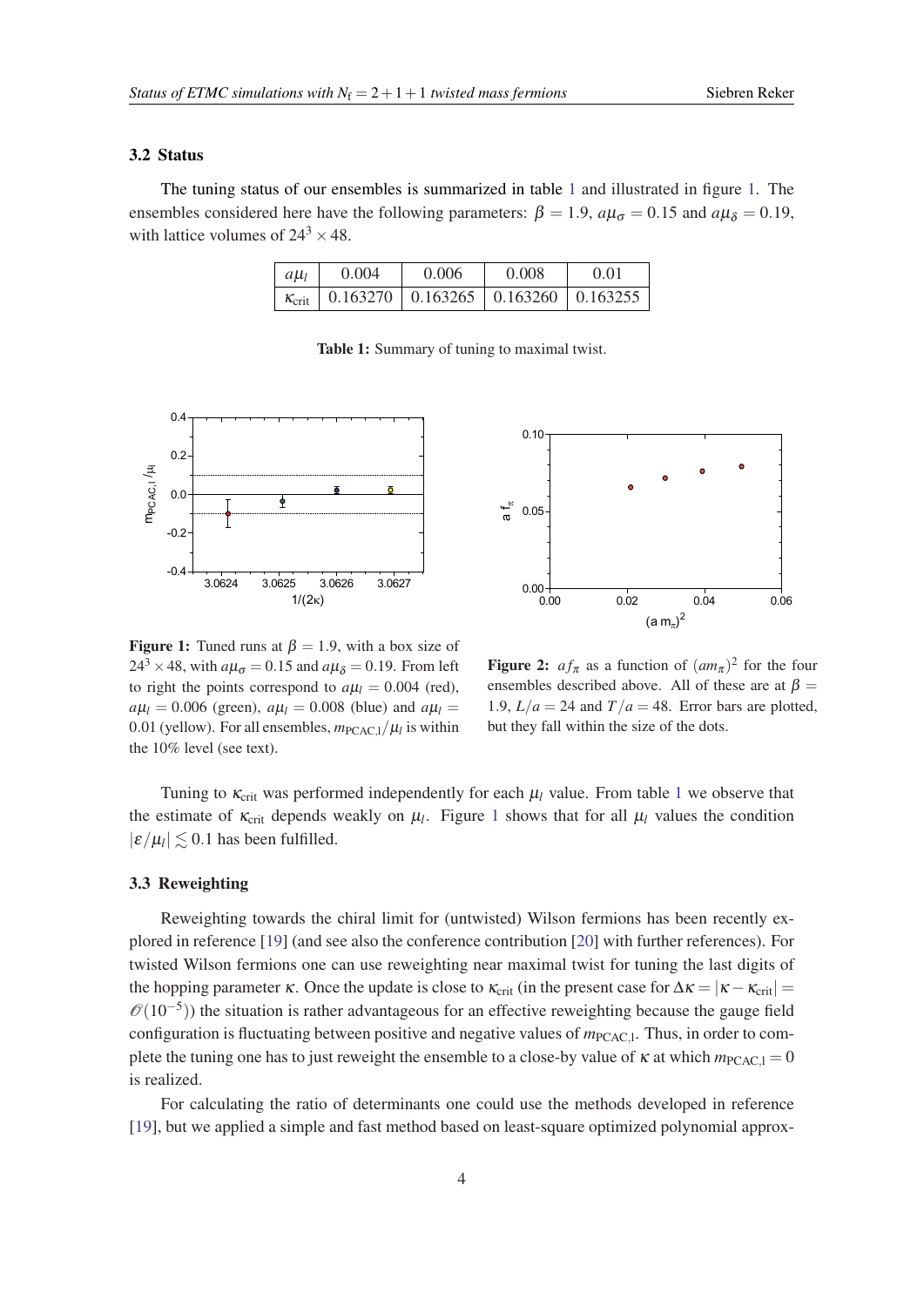<span id="page-4-0"></span>imations introduced in [[21\]](#page-6-0). In the case of  $N_f$  flavours, these polynomials satisfy

$$
\lim_{n \to \infty} P_n^{(1)}(x) = x^{-N_f/2}, \qquad \lim_{n \to \infty} P_n^{(2)}(x) = \frac{1}{\sqrt{P_{n_1}^{(1)}(x)}}, \qquad x \in [\varepsilon, \lambda]
$$
\n(3.4)

where the interval  $[\varepsilon, \lambda]$  covers the spectrum of  $Q^{\dagger}(\kappa)Q(\kappa)$ , with *Q* the fermion matrix and  $n_1(n_i)$ the actual value of *n* used in the case of the polynomial  $P^{(1)}(P^{(i)})$ . With these polynomials the reweighting factor for  $\kappa_1 \to \kappa_2$  is  $1/\det[P_{n_2}^{(2)}(\kappa_1)P_{n_1}^{(1)}(\kappa_2)P_{n_2}^{(2)}(\kappa_1)].$  A stochastic estimator of the reweighting factor can be obtained from a random Gaussian vector as

$$
\exp\{-\eta^{\dagger}(\Omega-1)\eta\}, \quad \text{with} \quad \Omega \equiv P_{n_2}^{(2)}(\kappa_1)P_{n_1}^{(1)}(\kappa_2)P_{n_2}^{(2)}(\kappa_1) \,. \tag{3.5}
$$

We showed in test runs that with a few stochastic estimators an effective reweighting can be achieved for  $\Delta \kappa \simeq 10^{-5}$ . We actually applied *determinant break-up* by a factor of 2, that is, we considered two copies of half doublets, both for light and heavy doublets. With this method the number of long tuning runs for maximal twist can be reduced.

## 4. Results

In this section we present preliminary results for the light quark mass dependence of the pion decay constant and the pion, kaon and nucleon masses (figures [2](#page-3-0),3 and 4). The pion masses in these ensembles are in the range from 300 to 500 MeV, corresponding to  $\beta = 1.9$  and  $a\mu_l = 0.004$ to 0.01 (see section [3.2](#page-3-0)).





Figure 3: The kaon (blue) and pion (red) squared lattice masses are plotted versus the bare quark mass  $a\mu$ <sub>*l*</sub>.

Figure 4: The nucleon mass  $(am_N)$  as a function of  $(am_\pi)^2$  for the four ensembles described above. A subset of the available statistics has been used here.

We measured  $r_0/a$  and performed its chiral extrapolation. The results are compared to those of our  $N_f = 2$  $N_f = 2$  runs with  $\beta = 3.9$  at the same lattice volume in table 2. The vicinity of the two values is very encouraging, since it might allow to perform a direct comparison between these two ensembles and identify possible effects due to the dynamical strange and charm quarks.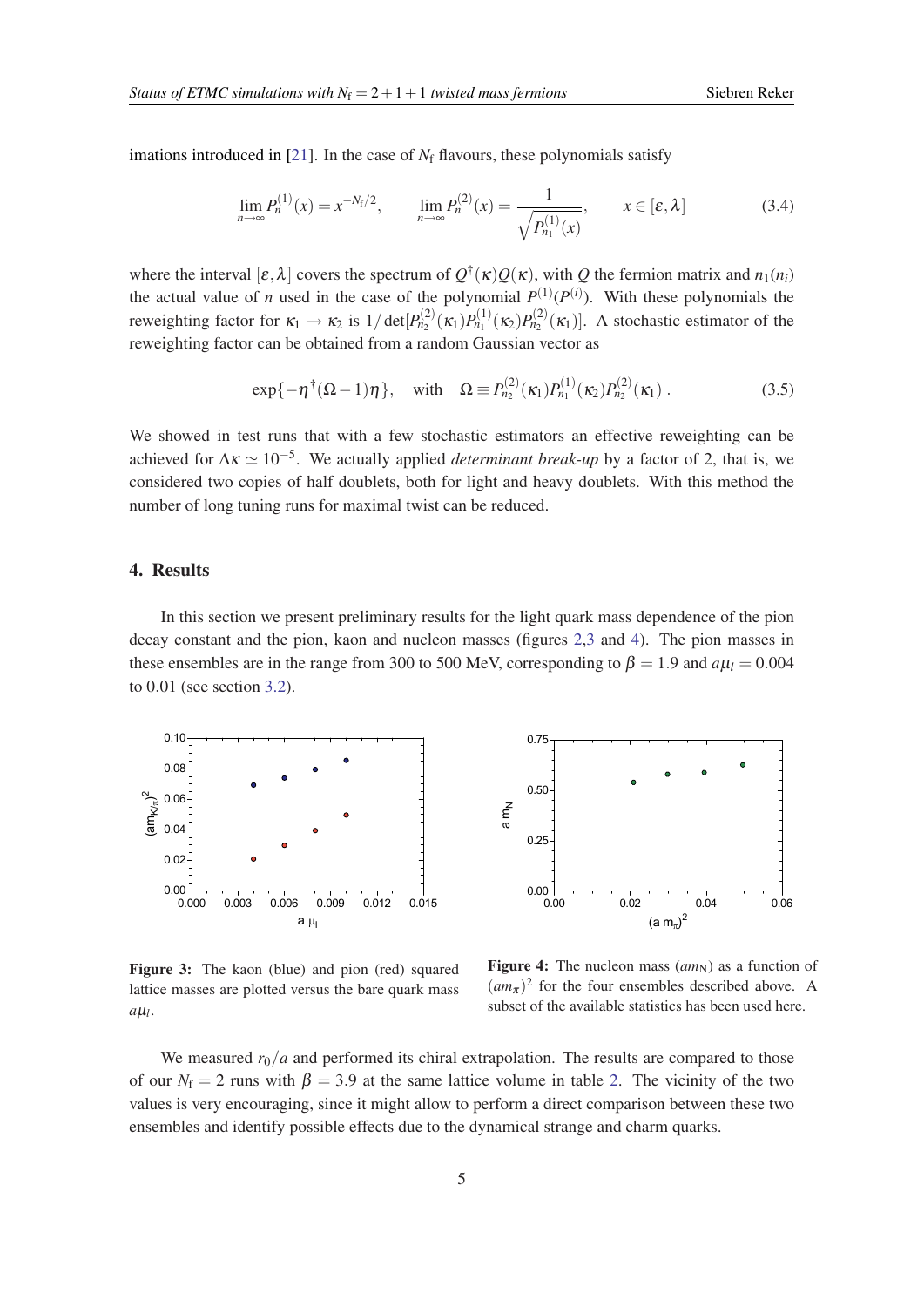|                                   | $S_{\text{Gauge}}$       | $\beta$ | $\mid r_0/a$ in chiral limit |
|-----------------------------------|--------------------------|---------|------------------------------|
| $N_f=2$                           | tl-Sym $\vert 3.9 \vert$ |         | 5.22(2)                      |
| $N_f = 2 + 1 + 1$   Iwasaki   1.9 |                          |         | 5.18(5)                      |

<span id="page-5-0"></span>**Table 2:** Comparison of  $r_0/a$  in the chiral limit between the  $N_f = 2$  and  $N_f = 2 + 1 + 1$  runs

## 5. Stout smearing

We separately tested the effectiveness and impact on observables of one level of stout smearing [[11\]](#page-6-0) with  $\rho = 0.15$  (in every direction). In order to perform this comparison, we tuned a run with stout smearing at  $a\mu_l = 0.004$  to maximal twist. The parameters of this run are compared with the one with thin links in table 3. For the simulation with stout smearing the values of the heavy

| D    | tra <sub>1</sub> | $K_{\text{crit}}$                            | $a\mu_l$ | $ a\mu_{\sigma} $ | $a\mu_{\delta}$ |
|------|------------------|----------------------------------------------|----------|-------------------|-----------------|
|      |                  | $\sim$ 5000   0.16327   0.004   0.15   0.19  |          |                   |                 |
| 0.15 |                  | $\sim$ 2500   0.14552   0.004   0.17   0.185 |          |                   |                 |

**Table 3:** Comparison of the ensembles with  $a\mu_l = 0.004$ , with ( $\rho = 0.15$ ) and without ( $\rho = 0$ ) stout smearing.

doublet mass parameters  $\mu_{\sigma}$  and  $\mu_{\delta}$  were chosen according to the same criterion as described in section [3.1.](#page-2-0) The difference in the values for  $\mu_{\sigma}$  and  $\mu_{\delta}$  reported in Table 3 is likely due to the fact that the ratio of the renormalization factors  $Z_P/Z_S$  increases when replacing thin links with stout links. Although the statistics are somewhat different between the two runs we can still make a few conclusive comparisons. We observe that our estimate of  $\kappa_{\rm crit}$  decreases with stout links. In table 4 we show a weak dependence of  $r_0/a$  on  $a\mu_l$  for simulations with stout links. Finally we observe that at fixed bare quark mass  $a\mu_l$  the pion mass (in physical units) from stout link simulations decreases with respect to that from thin link simulations. This finding can be ascribed to an increase of the value of the renormalization constant  $Z_P$  (implying a decrease of the renormalized light quark mass).

| $a\mu$  | 0.004   | 0.006   | 0.008   |
|---------|---------|---------|---------|
| $r_0/a$ | 4.97(8) | 4.90(8) | 4.99(8) |

**Table 4:** Comparison of  $r_0/a$  values for various ensembles with stout smearing at different light twisted quark mass value *a*µ*<sup>l</sup>* .

## 6. Conclusions

We have presented preliminary results for a set of simple observables obtained from ensembles with  $N_f = 2 + 1 + 1$  dynamical flavours of maximally twisted Wilson fermions. We have tuned to maximal twist at four values of  $\mu_l$  on  $24^3 \times 48$  lattices at  $\beta = 1.9$ . A detailed analysis of the data as well as a systematic control of finite size and discretization effects is in progress.